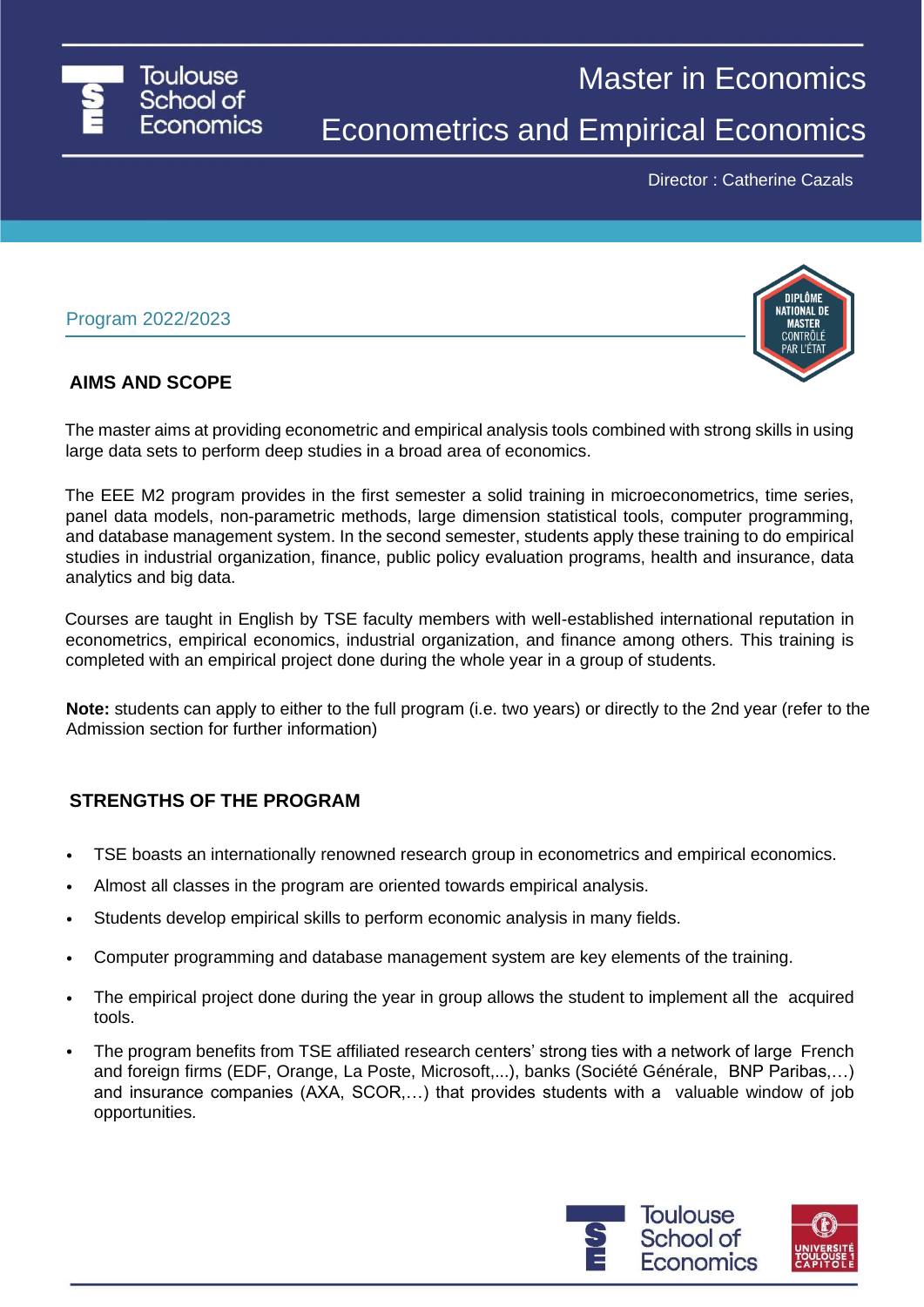# **COURSES**

# **1. Master in Econometrics and Empirical Economics – 1 st Year**

| <b>SEMESTER 1</b>                                                                                                                                                                                                                                                                                                                                                                                                                                                                                                                                                                                                                                                                                                                                                                                              | <b>SEMESTER 2</b>                                                                                                                                                                                                                                                                                                                                                                                                                                                                                                                                                                                                                                                                                                                                                                                                        |
|----------------------------------------------------------------------------------------------------------------------------------------------------------------------------------------------------------------------------------------------------------------------------------------------------------------------------------------------------------------------------------------------------------------------------------------------------------------------------------------------------------------------------------------------------------------------------------------------------------------------------------------------------------------------------------------------------------------------------------------------------------------------------------------------------------------|--------------------------------------------------------------------------------------------------------------------------------------------------------------------------------------------------------------------------------------------------------------------------------------------------------------------------------------------------------------------------------------------------------------------------------------------------------------------------------------------------------------------------------------------------------------------------------------------------------------------------------------------------------------------------------------------------------------------------------------------------------------------------------------------------------------------------|
| <b>Compulsory:</b><br>Game Theory*<br>$\bullet$<br>Theory of Incentives*<br>$\bullet$<br>Macroeconomics*<br>$\bullet$<br>Intermediate Econometrics<br>$\bullet$<br>R programming*<br>$\bullet$<br><b>Professional Development</b><br>$\bullet$<br>French as a Foreign Language<br>$\bullet$<br>Choice: 2 among 11:<br><b>Environmental economics</b><br>$\bullet$<br><b>Economic History</b><br>$\bullet$<br>Evolution of economic behaviour<br>$\bullet$<br><b>Understanding Real World Organizations</b><br>$\bullet$<br>Markov Chains and applications<br>$\bullet$<br><b>Probability Modeling</b><br>$\bullet$<br><b>Political Economy</b><br>$\bullet$<br><b>Project Management</b><br>$\bullet$<br><b>Experimental economics</b><br>$\bullet$<br>Market Power & Regulation<br>$\bullet$<br><b>ENGAGE</b> | <b>Compulsory:</b><br>Public economics *<br><b>Applied Econometrics *</b><br>$\bullet$<br>Program Evaluation *<br>Choice: 4 among 16:<br><b>Advanced Macroeconomics</b><br><b>Advanced Microeconomics</b><br>$\bullet$<br>Industrial Organization **<br>$\bullet$<br><b>Economics of Human Development</b><br>$\bullet$<br>Environmental & Resource Economics **<br>$\bullet$<br>Time series ***<br>$\bullet$<br>Panel Data ***<br>$\bullet$<br>Corporate finance **<br>$\bullet$<br>Market finance **<br>$\bullet$<br><b>Empirical Industrial Organization</b><br>$\bullet$<br>Topics in food economics<br>$\bullet$<br>Behaviorial and Experimental economics<br>$\bullet$<br><b>Dynamic Optimization</b><br>$\bullet$<br>Martingales theory and applications<br>$\bullet$<br>Data Bases<br>$\bullet$<br><b>ENGAGE</b> |
| Non-Mandatory:<br>Introduction to SAS (for newcomers in<br>$\bullet$<br>the first year of master)<br>Math camp for M1 and M2 (End of<br>$\bullet$<br>August): Algebra/Probability/Static<br>Optimization refresher****                                                                                                                                                                                                                                                                                                                                                                                                                                                                                                                                                                                         | <b>Mandatory:</b><br>Compulsory International internship or<br>Master<br>Thesis*                                                                                                                                                                                                                                                                                                                                                                                                                                                                                                                                                                                                                                                                                                                                         |

*\*UE1/UE2/UE5. A minimum score of 10 out of 20 is required.*

- *\*\*Masters 2 Directors highly recommend to attend these options:*
- *- Industrial Organization: M2 EMO*
- *- Environmental & Resource Economics: M2 ERNA*
- *- Economic of Human Development: M2 PPD*
- *- Corporate finance et Market Finance: M2 Finance*
- *- Panel Data or Time series: M2 EEE*
- *\*\*\* Panel Data and/or Time Series required for M2 EEE*

*\*\*\*\* Math refresher courses opened to M1 and M2 students*

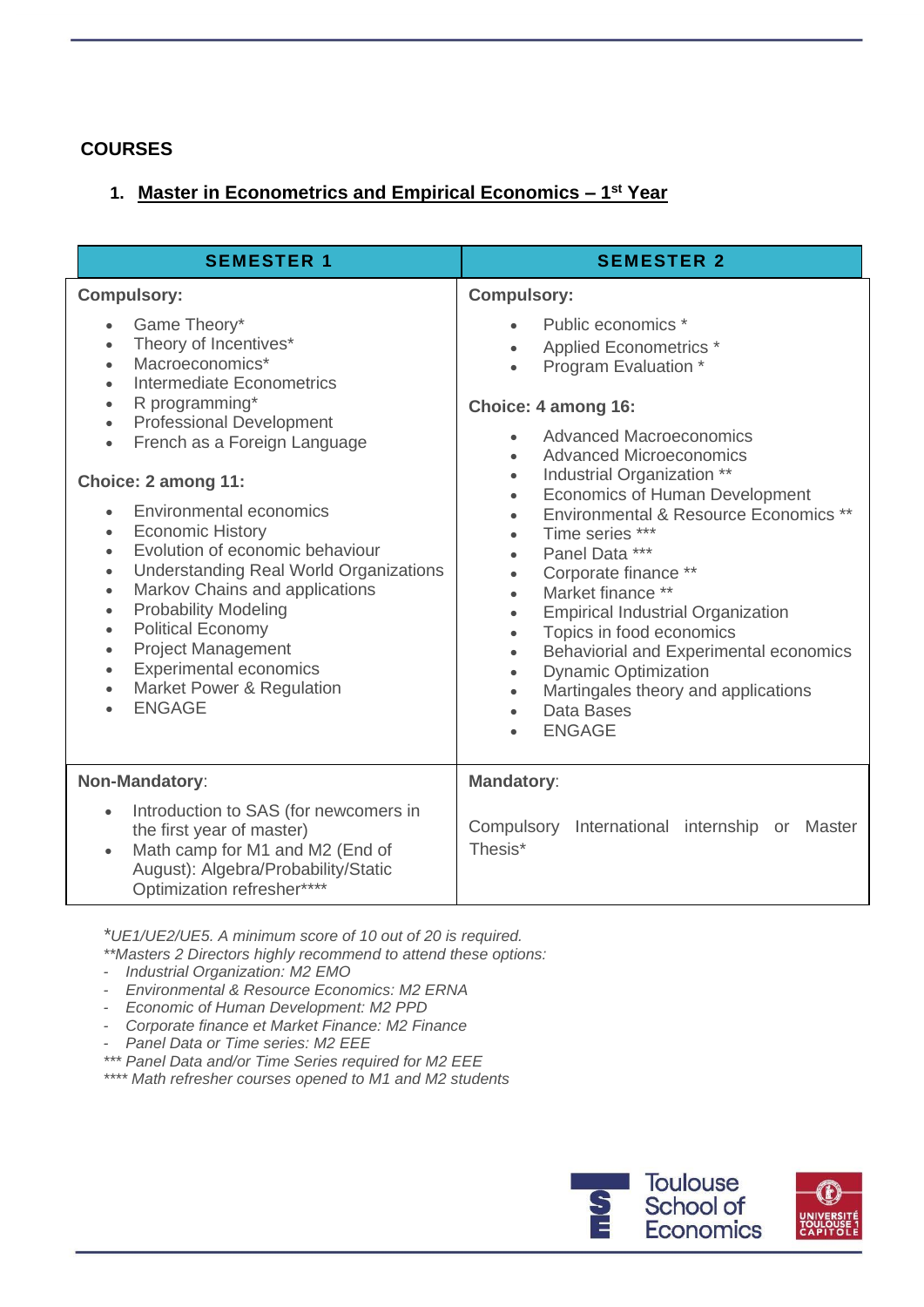To obtain the Econometrics and Empirical Economics Master's degree, students need to complete all the courses of the first semester and the equivalent of four courses of 30 hours on the second semester, and either:

- do an internship within a firm (public or private), a financial institution (bank, insurance), a government institution (competition or regulatory authority), or a research laboratory, and write an internship report or
- Write a Master Thesis under the supervision of a TSE faculty.

# **2. Master in Econometrics and Empirical Economics – 2 nd Year**

| <b>SEMESTER 3</b>                                                                                                                                                                                                                                                              | <b>SEMESTER 4</b>                                                                                                                                                                                                                                                                                               |
|--------------------------------------------------------------------------------------------------------------------------------------------------------------------------------------------------------------------------------------------------------------------------------|-----------------------------------------------------------------------------------------------------------------------------------------------------------------------------------------------------------------------------------------------------------------------------------------------------------------|
| <b>Compulsory courses:</b><br>Econometric Methods for Empirical<br>Economics<br>Nonparametric Econometric Methods<br>Machine learning for economics<br>Database Management System<br>Programming in Python<br>Datanomics: regulation of data<br>spreading and data protection. | <b>Compulsory courses:</b><br><b>Empirical project</b><br><b>Empirical Industrial Organization</b><br>$\bullet$<br>Advanced Panel Data***<br>Multivariate time series****                                                                                                                                       |
| <b>Non-Mandatory:</b>                                                                                                                                                                                                                                                          | <b>Equivalent of 15 ECTS among:</b>                                                                                                                                                                                                                                                                             |
| Professional Development *<br>Algebra Refresher **<br>Probability Refresher **<br>Dynamic Optimization Refresher ***                                                                                                                                                           | Data Analytics<br><b>Financial econometrics</b><br>Randomized control trials and policy<br>evaluation<br>Econometric Approach to Efficiency<br>Analysis<br><b>Health Econometrics</b><br>High-dimension models<br>$\bullet$<br>Topics in Econometrics and Empirical<br>Economics(1)<br>Spatial Econometrics (2) |
|                                                                                                                                                                                                                                                                                | Internship or Master Thesis                                                                                                                                                                                                                                                                                     |

\* Students followed the course " Professional Development" in M1 in 2021-2022 will be exempted.

\*\* Upgrade course in Mathematics, open to students in M1 and M2 of TSE.

\*\*\*\*Only for students who followed the Panel Data course in 2021-2022, otherwise student must follow the Panel Data course in M1 2022-2023

\*\*\*\*Only for students who followed the Time series course in M1 2021-2022, otherwise student must follow the Panel Data course in M1 2022-2023

(1) Subject to agreement with the directors of the master's program M2EEE and M2ETE.

(2) Subject to agreement with the directors of the master's program M2EEE and M2D3S FI.